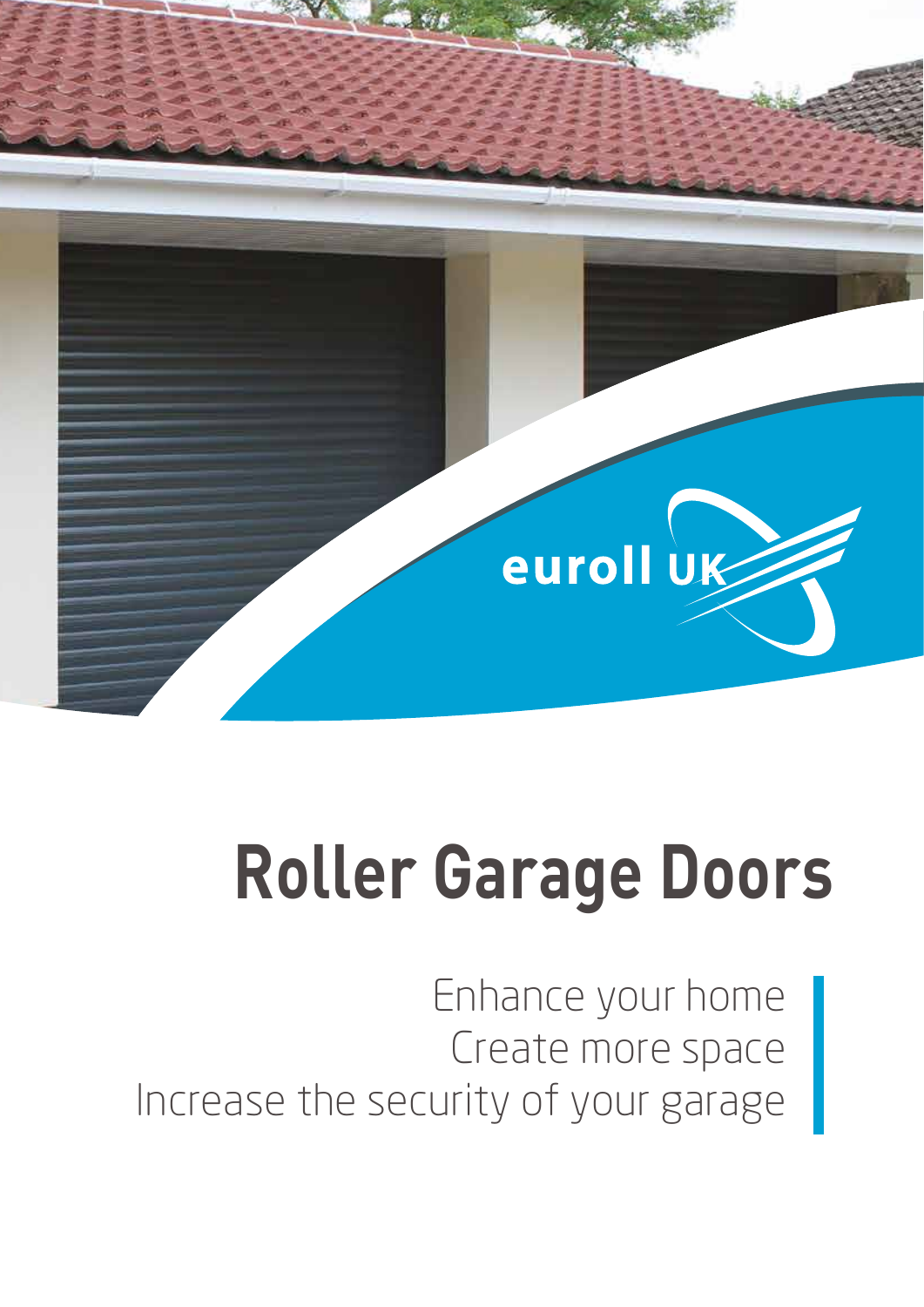



Internal view showing canopy (box) Euroll UK '77' Roller Garage Door - Black



Euroll UK is based in West Sussex and specialises in manufacturing roller garage doors.





Euroll UK '55' Roller Garage Door - White Euroll UK '77' Double Roller Garage Door - Golden Oak'

Euroll UK roller garage doors are an effective addition to your home. The benefits of using a roller garage door are numerous over a conventional door.

When fitted on the rear face of your garage opening, they maximize your drive through width removing the need for a timber sub-frame. The roller garage door also rises vertically and does not kick-out like a traditional up and over garage door, so they are ideal for homes with short driveways or where space is at a premium.

Peace of mind guarantee - all Euroll UK roller doors are guaranteed for 5 years from the date of purchase against defect of material or workmanship (subject to correct installation, maintenance and operation).

Made to measure - no compromise on weather protection, insulation or security.

Safe and secure - all roller garage doors come complete with their own safety system as standard.

Manufactured from strong corrosion-resistant aluminium with an insulated core, they are ideal if you are planning to use your garage as a playroom, workshop, gym, home office or storeroom.

Virtually maintenance free - the curtain needs wiping with a damp cloth and a mild detergent to remove any excessive dirt or grime, to maintain its prime appearance and to reduce the risk of the surface being damaged.

# **We've got the garage door you're looking for**

The motor and curtain have been designed to be lubrication free. In the event of your door being scratched it is advisable to touch up the damaged area with paint to prevent any possible corrosion. If required, 25 ml pots of touch-up paint can be obtained.

CE marked - Compliant with European directives and regulations.



Euroll UK '77' Roller Garage Door – White Euroll UK '77' Roller Garage Door – Red





Euroll UK '77' Roller Garage Door – Dark Blue Fundell UK '55' Roller Garage Door – Black

# **Investing in a new Euroll UK roller garage door makes sense**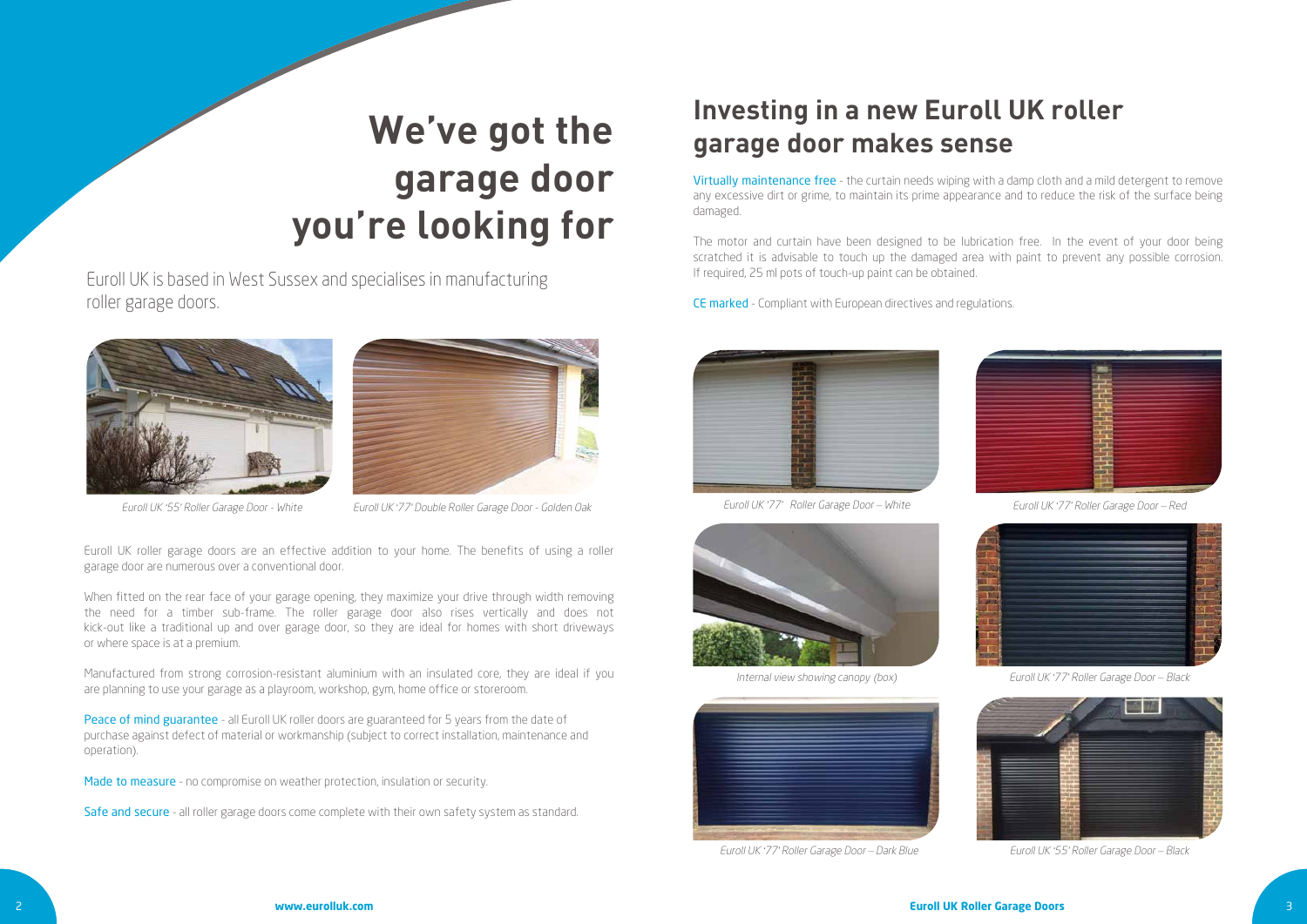

# **Euroll UK Colour Range**

Our roller garage doors can be made in any colour and finish to match and enhance your home.

# **Solid Colour Range**

## **Colour Sample Service**

Unsure which colour or wood effect to choose? Then simply request a sample from your installation engineer and we will post a swatch to you.

# **Custom Colour Range**

If you wish to order a specific colour that is not in our standard range, we can powder coat your door and guides to match any RAL or BS colour. Powder coating is an optional extra cost but means that you can match your door to existing paintwork or to the exact colour you desire.

## **Colour Variations**



Although we have ensured that the colour swatches shown here are representative, they may not reflect the shade of our lath exactly. We advise requesting or looking at a colour sample before ordering, to be completely sure that you are satisfied with your final choice. Also due to the nature of the design of the wood grain effect, slight variations in pattern may be present in the curtain. This is a natural part of the look and feel of a wood effect curtain.

# **Wood Effect Colour Range**









+Laminated finish Not all colours and finishes are available in 55mm. Please ask for details.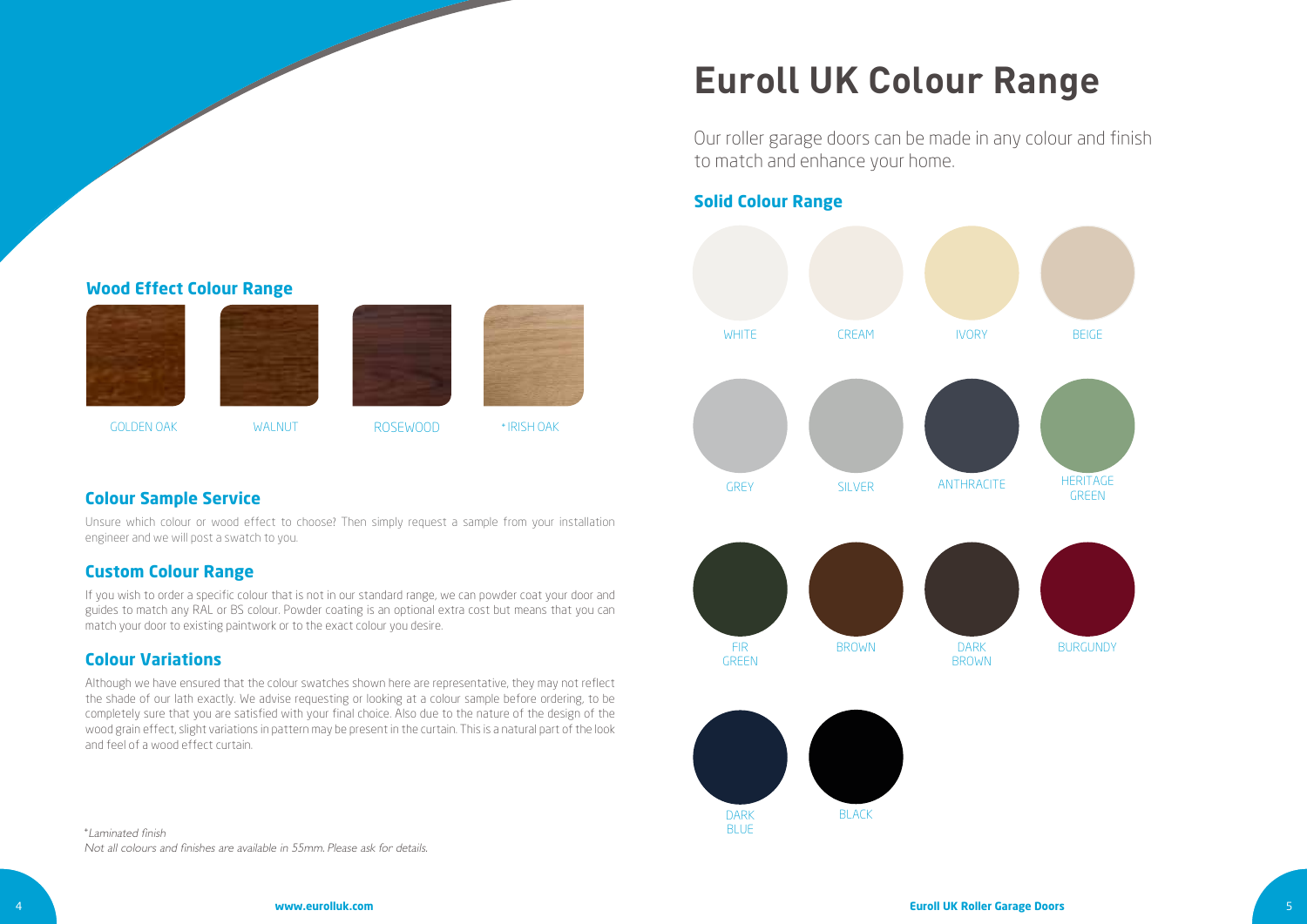



Choice of canopy size

### Draft protection



# **Key Features at a Glance**



Optimum lath thickness



3.

Auto lock system



Wireless Safety Edge



- Courtesy light on the control box
- Holiday mode as standard
- **Front panel LED diagnostics**

All Euroll UK roller doors are supplied with a wireless safety system and two 2-channel hand transmitters as standard.

- No magnets required
- Deep bottom seal
- Pre-programmed and tested



2 Channel Hand Transmitter 4 Channel Hand Transmitter







(Optional Extra)



Control Panel



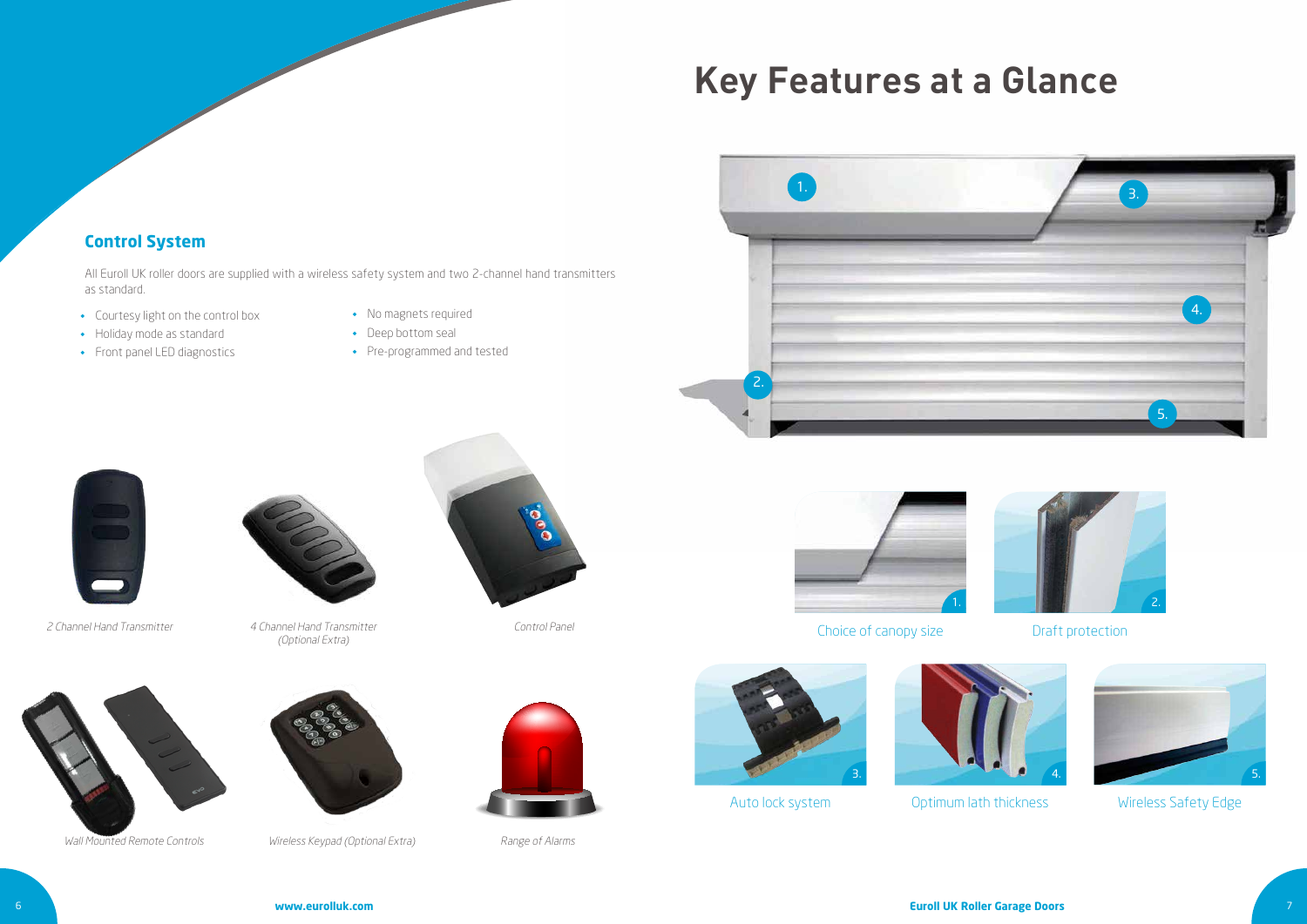





- Euroll UK '77' doors require a headroom of 300mm and use 70mm guides for doors up to 3m wide. 95mm guides are used on doors over 3m wide.
- Euroll UK '55' compact doors require 205mm headroom and use 66mm guides.
- The bottom lath of your roller garage door will hang down in to the opening of the garage, so will reduce the drive through height.
- If the door is being installed between the opening, the drive through width will be reduced by the total guide widths. The drive through height will be reduced by the headroom requirement and bottom lath size.

# **Fitting Requirements**



# **Headroom Requirements**

#### Internal Face Fix

This is the most popular type of fitting position. It needs sufficient side and headroom and is installed directly to the inside of the garage opening.



### **Door Positions**

#### Reveal Fix

For garages where there is limited side or headroom, a reveal fit is a good option. However it reduces the drive through width and height, which needs to be a consideration for the overall use of the garage.



### External Face Fix

When there is not enough room to install on the inside, but where maximum drive through width and height is required, an eternal face fix is the ideal option.

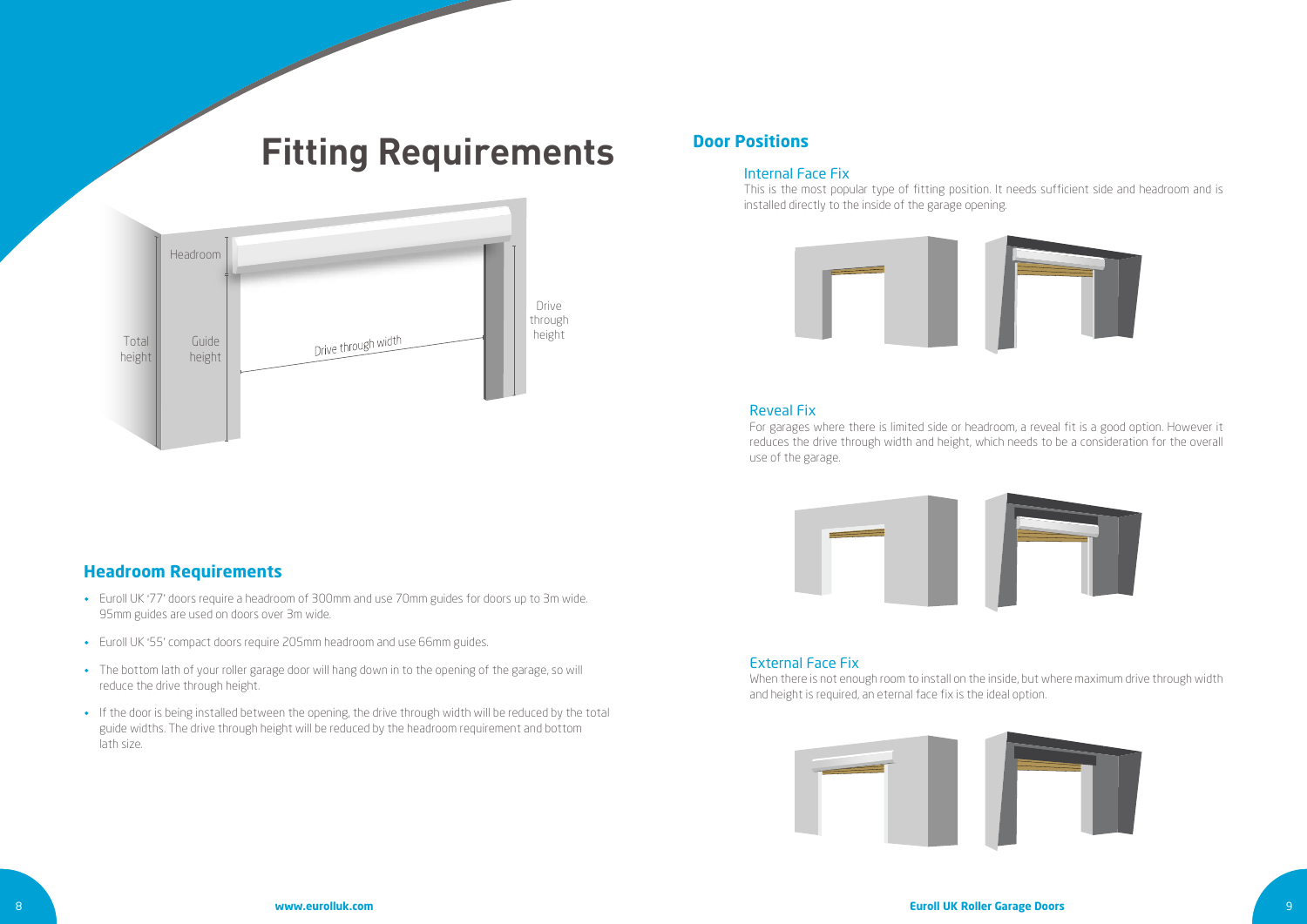### 10 **www.eurolluk.com Euroll UK Roller Garage Doors** 11

|                                                                                | <b>Foam Filled</b>                                                     | <b>Foam Filled</b>                          |
|--------------------------------------------------------------------------------|------------------------------------------------------------------------|---------------------------------------------|
| Curtain Description                                                            | Compact                                                                | Classic                                     |
| Product Code                                                                   | <b>EUR55</b>                                                           | EUR77                                       |
| Lath Height                                                                    | 55mm                                                                   | 77mm                                        |
| <b>End Plate Sizes</b>                                                         | 205mm                                                                  | 300mm                                       |
| Guide Sizes                                                                    | <b>66mm</b>                                                            | 70mm or 95mm*                               |
| Guide Limits                                                                   |                                                                        | Up to 3m wide use 70mm.<br>Over 3m use 95mm |
| Roller Shutter Curtain Height                                                  | 2400mm                                                                 | 3000mm                                      |
| Headroom Requirement                                                           | 205mm                                                                  | 300mm                                       |
| Guide Colours<br>Standard (White or Brown)<br>Other colours (see colour chart) | $\bullet$<br>$\circ$                                                   | $\bullet$<br>$\circ$                        |
| Finish                                                                         | Solid and Wood Effect please see colour chart                          |                                             |
| Internal Installation                                                          | $\bullet$                                                              |                                             |
| Reveal Installation                                                            | $\bullet$                                                              | г                                           |
| External Installation                                                          | $\bullet$                                                              | $\bullet$                                   |
| 5 year limited warranty                                                        | $\bullet$                                                              | $\bullet$                                   |
| CE Marked                                                                      |                                                                        |                                             |
| <b>Electric Operation</b>                                                      | $\bullet$                                                              | $\bullet$                                   |
| Motor                                                                          | 30Nm or 60Nm                                                           | 60Nm, 80Nm or 120Nm                         |
| Power Supply                                                                   | 13 Amp 240v Single Phase                                               | 13 Amp 240v Single Phase                    |
| Manual Override                                                                | $\bullet$                                                              | $\bullet$                                   |
| External Manual Override                                                       | $\bigcirc$                                                             | $\circ$                                     |
| Half Box (90° fascia)                                                          | $\bullet$                                                              | $\bullet$                                   |
| Full Box (with additional 45° fascia)                                          | $\bullet$                                                              |                                             |
| Safety System                                                                  | Wireless Safety Edge and/or Inertia Safety Brake (dependant on weight) |                                             |
| Auto Locking System                                                            |                                                                        | C                                           |
| Internal Control Board with Courtesy<br>Light and Up/Down/Stop buttons         | $\bullet$                                                              | C                                           |
| Holiday Security Setting                                                       |                                                                        |                                             |
| Wall Mounted Key Switch Operation                                              | $\bigcirc$                                                             | $\circ$                                     |
| Remote Control Transmitters x2                                                 | $\bullet$                                                              | $\bullet$                                   |
| Wall Mounted Wireless Rocker Switch                                            | O                                                                      |                                             |
| GSM (Call or Text)                                                             | $\circ$                                                                | $\circ$                                     |
| Alarm                                                                          | $\bigcirc$                                                             | $\circ$                                     |
| Windows / Vision slats                                                         | $\circ$                                                                | $\circ$                                     |
|                                                                                |                                                                        |                                             |

# **Manual Doors**

| <b>Euroll UK 55mm</b><br><b>Foam Filled</b>                   | <b>Euroll UK 77mm</b><br><b>Foam Filled</b> |  |
|---------------------------------------------------------------|---------------------------------------------|--|
| Compact                                                       | Classic                                     |  |
| <b>EUR55</b>                                                  | EUR77                                       |  |
| 55mm                                                          | 77mm                                        |  |
| $205$ mm                                                      | 300mm                                       |  |
| <b>66mm</b>                                                   | 70mm or 95mm*                               |  |
|                                                               | Up to 3m wide use 70mm.<br>Over 3m use 95mm |  |
| 2400mm                                                        | 3000mm                                      |  |
| 205mm                                                         | 300mm                                       |  |
| $\bullet$<br>$\overline{O}$                                   | $\bullet$<br>$\circ$                        |  |
| Solid and Wood Effect please see colour chart                 |                                             |  |
| $\bullet$                                                     | $\bullet$                                   |  |
| $\bullet$                                                     | $\bullet$                                   |  |
| $\bullet$                                                     | $\bullet$                                   |  |
| $\bullet$                                                     | $\bullet$                                   |  |
| $\bullet$                                                     | $\bullet$                                   |  |
| $\bullet$                                                     | $\bullet$                                   |  |
| 30Nm or 60Nm                                                  | 60Nm, 80Nm or 120Nm                         |  |
| Amp 240v Single Phase                                         | 13 Amp 240v Single Phase                    |  |
| $\bullet$                                                     | о                                           |  |
| $\circ$                                                       | $\circ$                                     |  |
| $\bullet$                                                     | $\bullet$                                   |  |
| $\bullet$                                                     | $\bullet$                                   |  |
| Safety Edge and/or Inertia Safety Brake (dependant on weight) |                                             |  |
|                                                               |                                             |  |
| $\bullet$                                                     | $\bullet$                                   |  |
| $\bullet$                                                     | $\bullet$                                   |  |
| $\circ$                                                       | О                                           |  |
| $\bullet$                                                     | $\bullet$                                   |  |
| $\circ$                                                       | $\circ$                                     |  |
| $\circ$                                                       | $\circ$                                     |  |
| $\circ$                                                       | $\circ$                                     |  |
| $\circ$                                                       | $\circ$                                     |  |

We also supply all our doors with a manual operation if required. Manual doors are available in sizes up to 3 metres wide. We advise customers that larger doors may be heavier to operate manually, so this needs to be taken in to consideration when ordering.

# **External Doors**

Where the roller door is installed externally, the remote control system must be installed either inside the garage or in a waterproof box (which is an optional extra). The bottom slat transmitter must always be installed on the internal face of the door and is not suitable for applications where it will be exposed to weather or excessive moisture due to condensation.

## **Canopy and Guides**

Our canopy and guides are supplied in white or brown as standard, however they can be supplied in any colour to match the colour of the door curtain if required.

## **External Manual Override**

All our doors are supplied with an internal manual override kit in case of a power failure. If your garage door is the only means of access then we recommend an additional low level external manual override kit, to enable full access to the garage should a power failure arise.

## **Vision Slats**

Vision slats allow natural light into your garage and are available with or without glazing. On wood grain doors they are supplied in a brown finish.

### **Extruded Lath**

We also supply a 44mm or 55mm extruded non-insulated lath. Available in white as standard or colour coated to your exact requirements as an optional extra.

Standard ● Option o Not Available N/A \*100mm guides are also available

# **Euroll UK Roller Garage Door - Features**